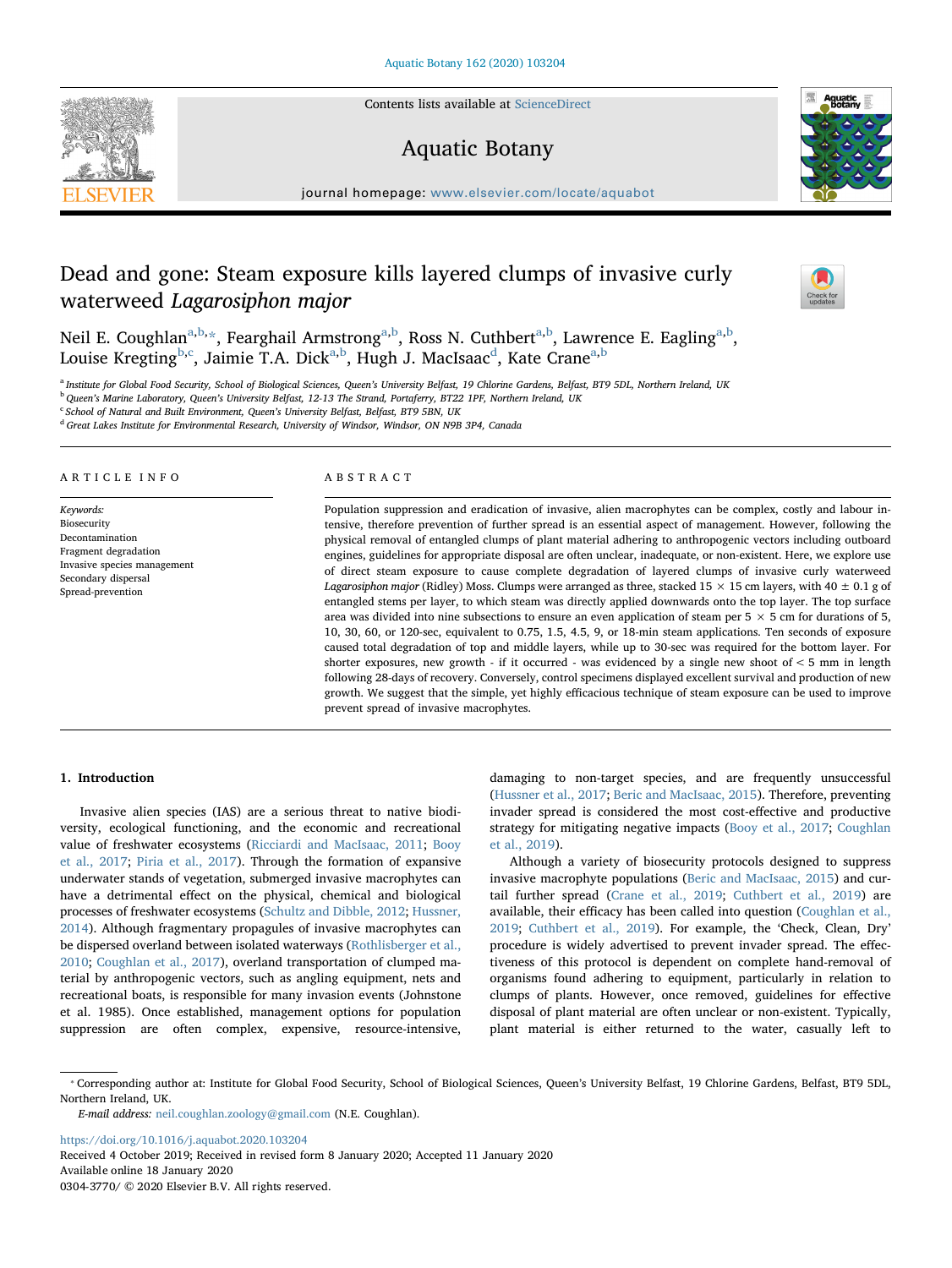accumulate on the ground, discarded in trash receptacles, or moved to a designated area for biodegradation through a mixture of desiccation and natural decomposition. Reintroduction into water is clearly inappropriate, while haphazard accumulations on the ground could also allow for some secondary dispersal. Further, secure trash receptacle facilities, or appropriate waste management thereafter, may not be available. For example, it may not be permissible to dispose of large quantities of viable waste plant material in a general trash receptacle. In addition, transport and disposal of potentially viable invasive plant biomass may be prohibited by law except under strict licencing conditions (e.g. [EU Regulation, 1143/, 2014\)](#page-3-12). In these cases, most waterway users will be legally prevented from knowingly moving waste material away from its site of origin.

Incorrect or inadequate disposal of IAS can lead to further spread ([Coughlan et al., 2019;](#page-3-9) [Cuthbert et al., 2019](#page-3-11)). For example, clumps of invasive macropyhtes may become entangled on equipment (e.g. outboard motor or boat trailer) at an invaded site and subsequently be transported to non-invaded destinations, and this may serve to introduce the species to the uninvaded site. In some instances, plant material removed from equipment may not be returned to the waterway, but rather left to desiccate and decompose. Although desiccation can limit the survival of macrophyte fragmentary propagules, surviving individuals may resume growth even following lengthy exposure to adverse conditions ([Jerde et al., 2012;](#page-3-13) [Bruckerho](#page-3-14)ff et al., [2015;](#page-3-14) [Coughlan et al., 2018\)](#page-3-15). In particular, clumped layers of stems could be especially resistant to desiccation than single stems given their lower surface area to volume ratio (Bruckerhoff [et al., 2015](#page-3-14)). Accordingly, there is an urgent need to establish effective, efficient, and environmentally-friendly protocols that facilitate thorough decontamination and optimal invader biomass disposal. [Crane et al. \(2019\)](#page-3-10) determined that a ten second steam treatment caused complete degradation of apical fragmentary propagules for seven invasive macrophyte species, owing to thermal shock. Their study also highlighted the need to determine the minimal steam exposure time required to effect degradation of entangled and clumped plant material, as larger fragments are likely to have a greater capacity for growth resumption following steam exposure ([Jiang et al., 2009\)](#page-3-16). In particular, [Crane et al.](#page-3-10) [\(2019\)](#page-3-10) argued that large clumps of plant material composed of long stems coiled into several layers, would exhibit increased resistance to steam applications in a fashion similar to desiccation resistance.

Curly waterweed, Lagarosiphon major, (Ridley) Moss 1928, is an invasive canopy-forming submerged macrophyte that can establish vast monocultures that are difficult to control (Caff[rey et al., 2010\)](#page-3-17). Native to South Africa, in the Northern Hemisphere L. major displays overwinter growth and can achieve substantial biomass under conditions not possible for many native species [\(Martin and Coetzee, 2014\)](#page-3-18). Like many other invasive macrophytes, L. major predominantly spreads via vegetative fragments, which have a high survival potential [\(Redekop](#page-3-19) [et al., 2016](#page-3-19); [Coughlan et al., 2018](#page-3-15)). Notably, L. major is listed as a Species of Union Concern in the European Union, which requires Member States to prevent its spread, and control or eradicate existing populations [\(EU Regulation, 1143/, 2014](#page-3-12)). Here we seek to improve spread-prevention and disposal protocols by assessing the efficacy of steam treatments to cause complete degradation of layered clumps of L. major, as a model invasive macrophyte species.

### 2. Methods

# 2.1. Sample collection and cultivation

Lagarosiphon major was collected from Lough Corrib, Co. Galway, Ireland (53°26'36.9"N; 9°19'17.5"W) and transported in source water to Queen's University Marine Laboratory, Portaferry, Northern Ireland, UK. A cultivated stock of L. major was then maintained within a 2000 L aerated aquarium filled, and topped up, with locally sourced lake water (Lough Cowey: 54°24′41.79″N; 5°32′25.96″W), without inclusion of any substrate. The aquarium was stored outdoors and was subject to natural daylight and ambient temperatures. L. major was visually observed to display excellent survival and growth over a six month cultivation period prior to experimentation (NEC & KC per. obs.).

#### 2.2. Steam exposure

Stems of L. major, including branched stems and apical tips, were harvested from the aquarium. Excess water was gently shaken from the plant material, until dripping ceased. A wet-weight of  $40 \pm 1$  g was then established for coiled clumps of mixed stems with lengths between  $~\sim$ 10–30 cm. Clumps were placed into flat, plastic mesh-bags (15  $\times$  15 cm; mesh pores =  $1.5 \times 2$  mm), so that the entire area of the mesh-bag contained plant material. Once filled, each mesh-bag had a layer thickness of 15–20 mm. Bagged L. major was then briefly maintained within dechlorinated tap-water prior to experimental use (< 30 min). Following this, while still dripping, damp mesh-bags were stacked to create a triple layer formation to simulate macrophyte accumulation around boat propellers or on boat trailers. Rather than applying steam with a supporting surface directly behind the stacked layers, mesh-bags were elevated by 10 cm using a rigid mesh sheet. This thus allowed steam to potentially pass completely through the stacked clumps, while preventing heat transfer to any underling surface such as stone, concrete or metal, which may aid or inhibit the efficacy of steam treatment.

To ensure that the entire upward-facing surface area of the meshbags received the same steam exposure time, stacked layers were overlaid with a metal quadrat consisting of nine grid-squares (15  $\times$  15 cm; grid squares 5  $\times$  5 cm). Each 5  $\times$  5 cm grid-square was directly exposed to a continuous jet of steam (≥ 100 °C; 350 kPa; Karcher® SC3 Steam Cleaner) at a distance of 2–3 cm from the spout for: 5, 10, 30, 60, or 120-sec. When all nine-grid squares are considered as a whole, this equates to 0.75, 1.5, 4.5, 9, or 18-min steam application for the entire upward facing surface area of the stacked clumps. The steam jet was continuously moved over the area of a single grid-square for the exposure period. This process was repeated in a randomised fashion until all grid-squares had been treated by a single exposure time, e.g. all five seconds or all ten seconds, per stacked clump. Controls were allowed to air-dry for an 18-min period, and were otherwise handled like treated groups. All treatments were replicated three times (i.e. 3 sets of 3 stacked layers).

Immediately following steam exposure, L. major was removed from the mesh-bags and placed separately into clear plastic containers: 12 L  $\times$  8 W  $\times$  12 H cm; high-density polyethene. To prevent additional thermal shock, L. major was allowed to cool for a 15-min period. Then, one litre of aerated locally sourced lake water was added to each container (∼ 12 °C). All containers were stored in the laboratory at 16 ± 1 °C, under a 12:12 light to dark regime of 190 µmol m<sup>-2</sup> s<sup>-1</sup> (Skye PAR Special: SKP 210/S 37156). Tissue degradation and the presence of new growth were assessed at 7-days following steam exposure using a modified version of the degradation scale proposed by [Crane et al.](#page-3-10) [\(2019:](#page-3-10) see [Table 1\)](#page-2-0). Rather than assessing degradation of an individual fragmentary propagule, we applied it to the entire clump of plant material (i.e. contents of each layered bag). Given that certain steamtreated samples displayed new growth, all samples (including controls) were retained for 28-days to confirm survival and assess potential regrowth, under the laboratory condition outlined above. Kruskal-Wallis rank sum tests were used to assess effectiveness of steam exposure at inducing degradation for each individual layer, separately. Data analyses were performed using R v3.4.4 (R Core Development Team, 2018).

#### 3. Results

Steam exposures lasting five seconds caused substantial but not complete degradation of the stacked clumps of macrophytes. However, the top layer showed complete and statistically significant degradation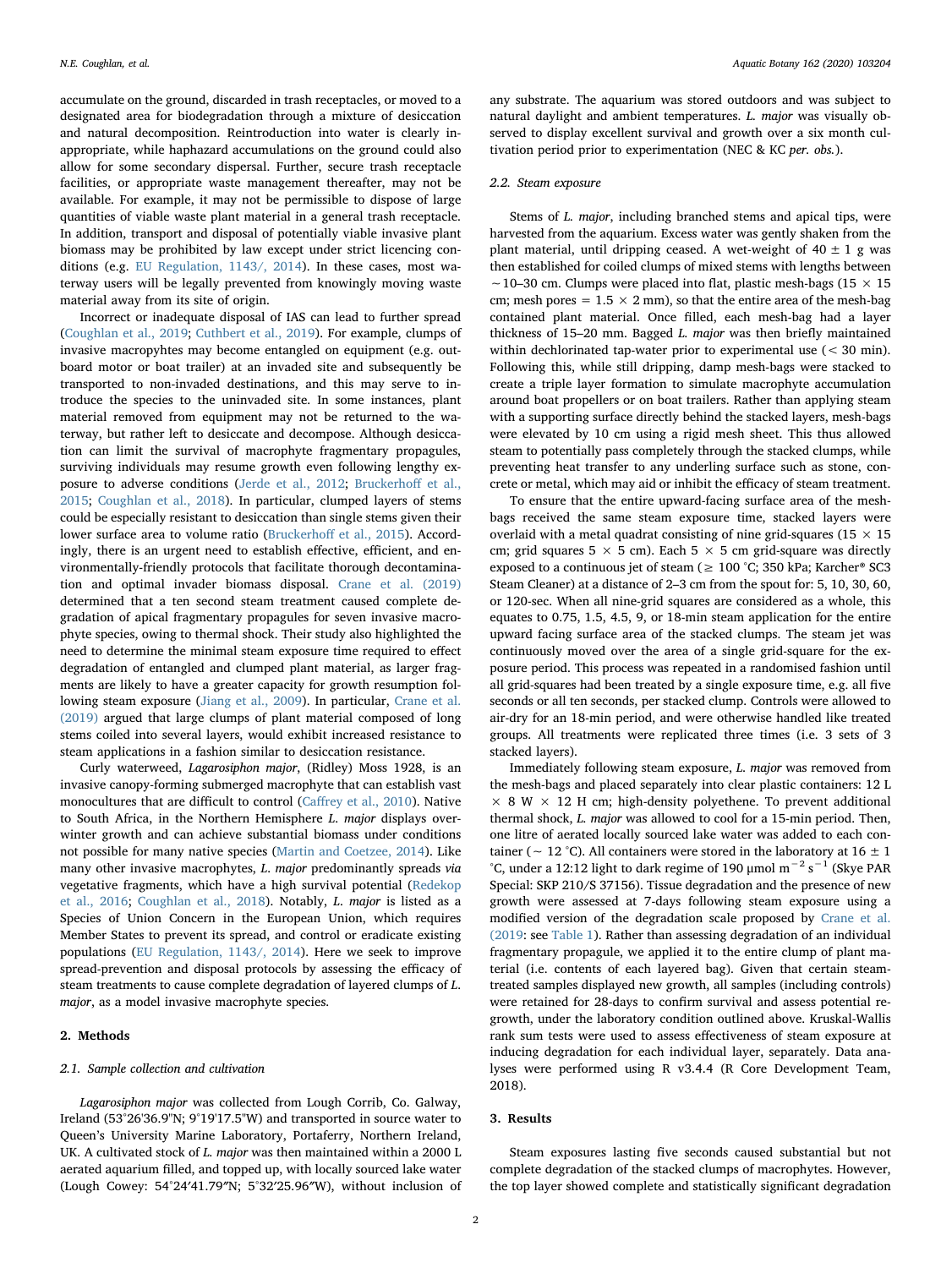#### <span id="page-2-0"></span>Table 1

Degradation scale describing visual tissue biodegradation stages and/or resumption of growth for aquatic macrophyte clumps (see [Crane et al., 2019](#page-3-10) for fragmentary propagules).

| Pathway choice                          | Description of clump                              | Score |  |  |  |  |
|-----------------------------------------|---------------------------------------------------|-------|--|--|--|--|
| No shoot and/or root growth present (A) |                                                   |       |  |  |  |  |
|                                         | A1. Complete degradation                          | 10    |  |  |  |  |
|                                         | A.2. More than or equal to 90 % clump degradation | 9     |  |  |  |  |
|                                         | A.3. More than or equal to 50 % clump degradation | 8     |  |  |  |  |
|                                         | A.4. All leaves exhibiting paling or browning     | 7     |  |  |  |  |
|                                         | A.5. Paling or browning affecting any leaves      | 6     |  |  |  |  |
|                                         | A.6. Degradation at fragmentation sites           | 5     |  |  |  |  |
| Shoot and/or root growth present (B)    |                                                   |       |  |  |  |  |
|                                         | B.1. More than or equal to 90 % clump degradation | 4     |  |  |  |  |
|                                         | B.2. More than or equal to 50 % clump degradation | 3     |  |  |  |  |
|                                         | B.3. All leaves exhibiting paling or browning     | 2     |  |  |  |  |
|                                         | B.4. Paling or browning affecting any leaves      | 1     |  |  |  |  |
|                                         | B.5. Degradation at fragmentation sites           | 0     |  |  |  |  |
|                                         |                                                   |       |  |  |  |  |

# <span id="page-2-1"></span>Table 2

Median degradation score describing visual biodegradation stages and/or resumption of growth for layered clumps of invasive Lagarosiphon major at 7-days post exposure to direct steam treatments ( $n = 3$ : see [Table 1](#page-2-0)). Minimum and maximum range scores presented in parenthesis, when applicable. Shaded region delineates complete degradation. Controls were allowed to air-dry for a 15-min period.

| Layer                                                                         | Exposure Time (sec) |            |           |           |         |           |
|-------------------------------------------------------------------------------|---------------------|------------|-----------|-----------|---------|-----------|
| Exposure time per $5 \times 5$ cm (s):<br>Exposure time per $15 \times 15$ cm | Control             | 5<br>0.75  | 10<br>1.5 | 30<br>4.5 | 60<br>9 | 120<br>18 |
| $(m)$ :                                                                       |                     |            |           |           |         |           |
| $1st$ : Top                                                                   |                     | $4(4-10)$  | 10        | 10        | 10      | -10       |
| $2nd$ : Middle                                                                | 1                   | $10(4-10)$ | 10        | 10        | 10      | 10        |
| $3^{rd}$ : Bottom                                                             | 1                   | 2          | $4(2-10)$ | 10        | 10      | 10        |

following steam treatments of ten seconds or longer, per  $5 \times 5$  cm (i.e. score = 10: K-W:  $\chi^2$  = 14.875, df = 5, P = 0.01: [Table 2\)](#page-2-1). Similarly, steam treatments of ten seconds or longer caused significant degradation of all plant material in the second layer (K-W:  $\gamma^2 = 14.500$ , df = 5,  $P = 0.01$ ). In the third layer, significant degradation of all plant material occurred following exposure of 30 sec or longer, per  $5 \times 5$  cm (K-W:  $\chi^2$  = 15.558, df = 5, P = 0.01). For steam treatments lasting five or ten seconds, some viable clumps produced only one single new shoot per steam treated clump, with no new roots being formed. In these cases, we observed new shoot growth of  $<$  5 mm in length, per clump following the entire 28-day recovery period (i.e. score < 5; [Crane et al.,](#page-3-10) [2019\)](#page-3-10). Contrastingly, all control groups displayed excellent survival, and viability following the entire 28-day recovery period, with little degradation observed. Therefore, all control sample scores = 1 ([Table 2](#page-2-1)).

# 4. Discussion

Steam treatment can cause complete degradation of L. major clumps. Following ten seconds of steam exposure, total degradation of the top and middle layers was observed, while the bottom layer required up to thirty seconds. If new growth occurred, it did so by a single new shoot with minimal growth, and only at lower intensity applications of steam, i.e. five and ten seconds per  $5 \times 5$  cm. Thus steam treatments seem to be an effective tool to improve biosecurity protocols for the disposal of entangled and layered clumps of invasive L. major. Further, direct steam exposure also caused complete degradation of fragmentary propagules for a variety of invasive macrophytes following ten seconds of exposure ([Crane et al., 2019\)](#page-3-10). Although [Crane et al.](#page-3-10) [\(2019\)](#page-3-10) examined relatively large apical fragmentary propagules for seven invasive macrophytes (35–185.6 mm; 0.11–0.86 g), this study highlights that large, layered clumps of coiled plants can also be

effectively killed following exposure to steam. However, morphological and physiological differences of different macrophyte species may aid resistance to steam treatment, especially for layered plants. For example, species with more rigid stems or dense fronds may better insulate internal clump biomass than less rigid or dense structures, therefore requiring use of longer exposure times to achieve complete clump mortality. For instance, species such as Ceratophyllum demersum which possess relatively rigid stem and frond structures - may require longer steam exposure than less robust species, such as Egeria densa. Further, emergent stems produced by some submerged macrophyte species, may also require longer steam exposure times to facilitate penetration of a potentially thicker outer cuticle for destruction of the meristematic tissue underneath. Overall, as untreated clumps returned to a waterbody can theoretically fragment into numerous viable propagules, steam exposure appears to be a robust method for causing mortality of macrophyte clumps. In addition, complete degradation could potentially be achieved with shorter exposure times at distances > 3 cm from the spout by employing industrial steam cleaners capable of producing higher temperatures and greater water pressure (e.g.  $\geq$  180 °C, 10–12 bar) than the domestic household steamer used in this study [\(Coughlan et al., 2019](#page-3-9); [Crane et al., 2019](#page-3-10)).

Although other biosecurity procedures, such as immersion in water of 45 °C for 15-min, can result in 100 % mortality for some IAS ([Anderson et al., 2015](#page-3-20); [Coughlan et al., 2019\)](#page-3-9), the practicality of upscaling some procedures for the disposal of large clumps of plant material is questionable. In addition, while chemical methods are somewhat effective at inducing invader mortality, the application of these methods for macrophyte disposal remain unclear and unreliable ([Cuthbert et al., 2018](#page-3-21), [2019](#page-3-11)). Equally, the environmental impact of large spills and improper chemical disposal requires consideration. Despite the demonstrated efficacy of direct steam exposure to cause mortality in invasive macrophytes, its possible effect on equipment also requires consideration since potential damage could deter anglers and boaters from utilising steam treatments as a biosecurity method. Accordingly, further assessment of non-target steam effects needs to be assessed. Having confirmed the efficacy of steam treatments to induce necrosis of L. major, species-specific susceptibilities to steam exposure requires examination.

Steam applications also have the potential to be used as part of population suppression and eradication strategies. For instance, in many waterways, invasive macrophytes are cut and removed from the system but their disposal is often a strictly controlled, labour-intensive and expensive process ([Hussner et al., 2017](#page-3-7)). The integration of steam technology onto commercially-operating weed-cutting boats could facilitate improved control of invasive plants. In particular, mechanical harvesting and cutting of macrophytes can produce large amounts of fragmentary propagules [\(Hussner et al., 2017\)](#page-3-7), which can fall from weed-cutting boats prior to the harvest being deposited on-shore. However, if harvested material could be steamed on-board vessels, any fragments that manage to slip back into the waterway will have been killed. In addition, steam treatments could improve on-land disposal of invasive plant material by preventing possible spread of viable fragments.

Overall, the results presented here further highlight the use of steam treatment as an effective tool for invader disposal and decontamination of equipment, with negligible risk to the environment and end-users once appropriate and risk-assessed application procedures are implemented. For example, industrial steaming devices could be installed at designated biosecurity stations, such as points of waterway entry and exit (e.g. angling locations and marinas: [Coughlan et al., 2019;](#page-3-9) [Crane](#page-3-10) [et al., 2019](#page-3-10)). Steam decontamination facilities, operated by a trained attendant, could greatly reduce the transfer of IAS in a cost-effective, environmentally-friendly, yet highly successful way. Once physically removed from equipment and steamed, invasive plant material could disposed above the waterway flood line, and allowed to safely decompose. Accordingly, the adoption of steam decontamination and